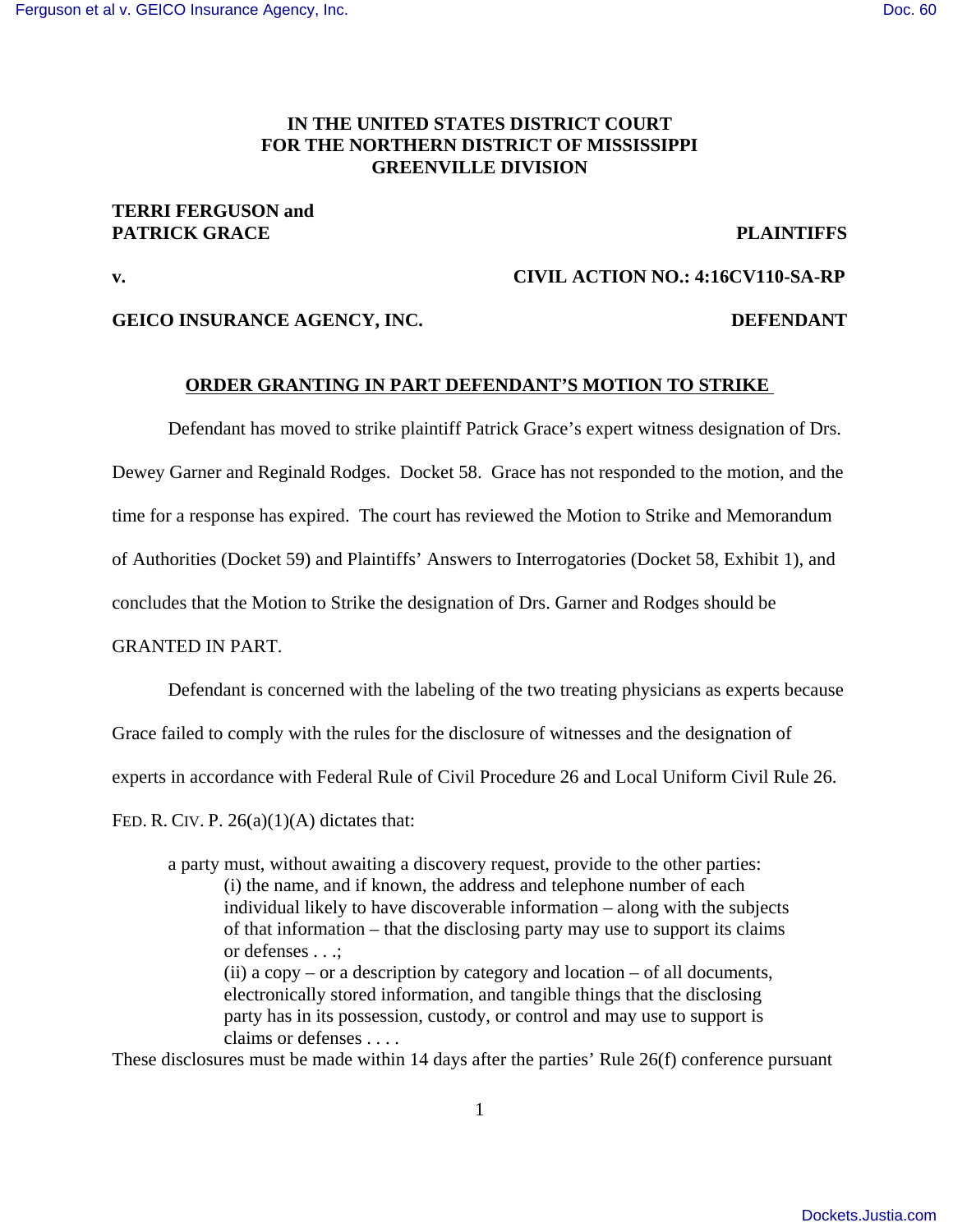to FED.R.CIV.P.  $26(a)(1)(C)$  and the party must supplement its disclosure "in a timely manner if the party learns that in some material respect the disclosure or response is incomplete or incorrect . . ." as required by FED.R.CIV.P. 26(e). "If a party fails to provide information or identify a witness as required by Rule 26(a) or (e), the party is not allowed to use that information or witness to supply evidence on a motion, at a hearing, or at a trial, unless the failure was substantially justified or is harmless." FED.R.CIV.P. 37(c). The purpose of these disclosure requirements is to "eliminate unfair surprise to the opposing party." *Hill v. Koppers Indus.*, 2009 U.S. Dist. LEXIS 98798, at \*38 (N.D.Miss. Sept. 30, 2009); citing *Muldrow ex rel. Estate of Muldrow v. Re-Direct, Inc.*, 493 F.3d 160, 167 (D.C. Cir. 2007).

In addition to initial disclosures, FED. R. CIV. P. 26(a)(2) requires a party to disclose the identity of any expert witness it may use at trial and provide a written, signed report. Local

Uniform Civil Rule  $26(a)(2)$  requires that

[a] party must make full and complete [expert] disclosure as required by Fed.R.Civ.P.  $26(a)(2)$  and L.U.CIV.R.  $26(a)(2)(D)$  no alter than the time specified in the case management order. Absent a finding of just cause, failure to make full expert disclosures by the expert designation deadline is grounds for prohibiting introduction of that evidence at trial. . . .

(D) A party must designate physicians and other witnesses who are not retained or specially employed to provide expert testimony but who are expected to be called to offer expert opinions at trial. No written report is required from such witnesses, but the party must disclose the subject matter on which the witness is expected to present evidence under FED.R.EVID. 207, 203 or 205, and a summary of the facts and opinions to which the witness is expected to testify. The party must also supplement initial disclosures.

A treating physician not designated as an expert, but properly identified as a witness, may

testify as a treating physician, but his/her testimony is limited to those facts and opinions

contained in the plaintiff's medical records. *Doss v. NPC Int'l*, 2010 U.S. Dist. LEXIS 85583

(N.D.Miss. July 20, 2010)(limiting testimony of treating physician because designation of